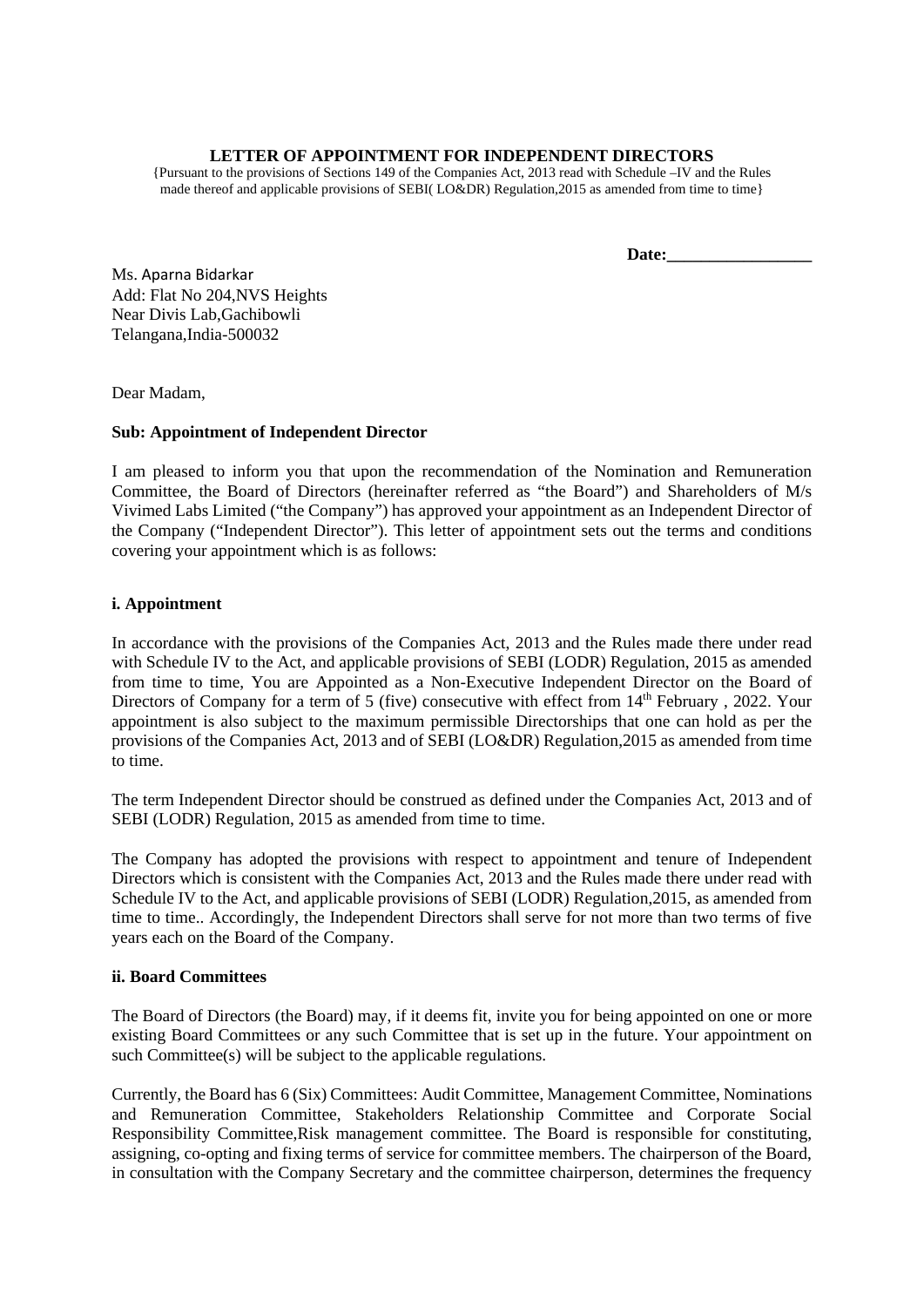and duration of the committee meetings. Normally, the Audit Committee meet four times a year and remaining committees shall meets whenever it is requires as per the provisions of the Companies Act,2013 and SEBI (LODR) Regulations, 2015 as amended from time to time. Recommendations of the committees are submitted to the full Board for approval. The quorum for meetings is either two members of the committee or one-third of the members of the committee, whichever is higher.

# **iii. Time Commitment**

As a Non-Executive Director you are expected to bring objectivity and independence of view to the Board's discussions and to help provide the Board with effective leadership in relation to the Company's strategy, performance, and risk management as well as ensuring high standards of financial probity and corporate governance. The Board meets at least four times in a year.

By accepting this appointment, you confirm that you are able to allocate sufficient time to meet the expectations from your role to the satisfaction of the Board.

# **iv. Professional Conduct**

As an Independent Director, you shall:

- uphold ethical standards of integrity and probity;
- act objectively and constructively while exercising your duties;
- exercise your responsibilities in a bona fide manner in the interest of the Company;
- devote sufficient time and attention to your professional obligations for informed and balanced decision-making;
- not allow any extraneous considerations that may vitiate your exercise of objective independent judgment in the paramount interest of the Company as a whole, while concurring in or dissenting from the collective judgment of the Board in its decision-making
- not abuse your position to the detriment of the Company or its shareholders or for the purpose of gaining direct or indirect personal advantage or advantage for any associated person.
- refrain from any action that could lead to a loss of your independence;
- ensure that if circumstances arise under which you may lose your independence, you will immediately inform the Board accordingly;
- assist the Company in implementing the best corporate governance practices.

# **v. Role, Responsibilities and Duties**

Your role, Responsibilities and duties will be those normally required of a Non-Executive Independent Director under the Companies Act, 2013 and the Rules made there under read with Schedule IV to the Act and applicable provisions of SEBI (LODR) Regulation, 2015 as amended from time to time.. There are certain duties prescribed for all Directors, both Executive and Non-Executive, which are fiduciary in nature and are as under:

- You shall act in accordance with the Company's Articles of Association.
- You shall act in good faith in order to promote the objects of the Company for the benefit of its members as a whole, and in the best interest of the Company.
- You shall discharge your duties with due and reasonable care, skill and diligence.
- You shall not involve yourself in a situation in which you may have a direct or indirect interest that conflicts, or possibly may conflict, with the interest of the Company. Please refer to Clause ix for full explanation on conflict of interest.
- You shall not achieve or attempt to achieve any undue gain or advantage either to yourself or to your relatives, partners or associates.
- You shall not assign your office as Director and any assignments so made shall be void.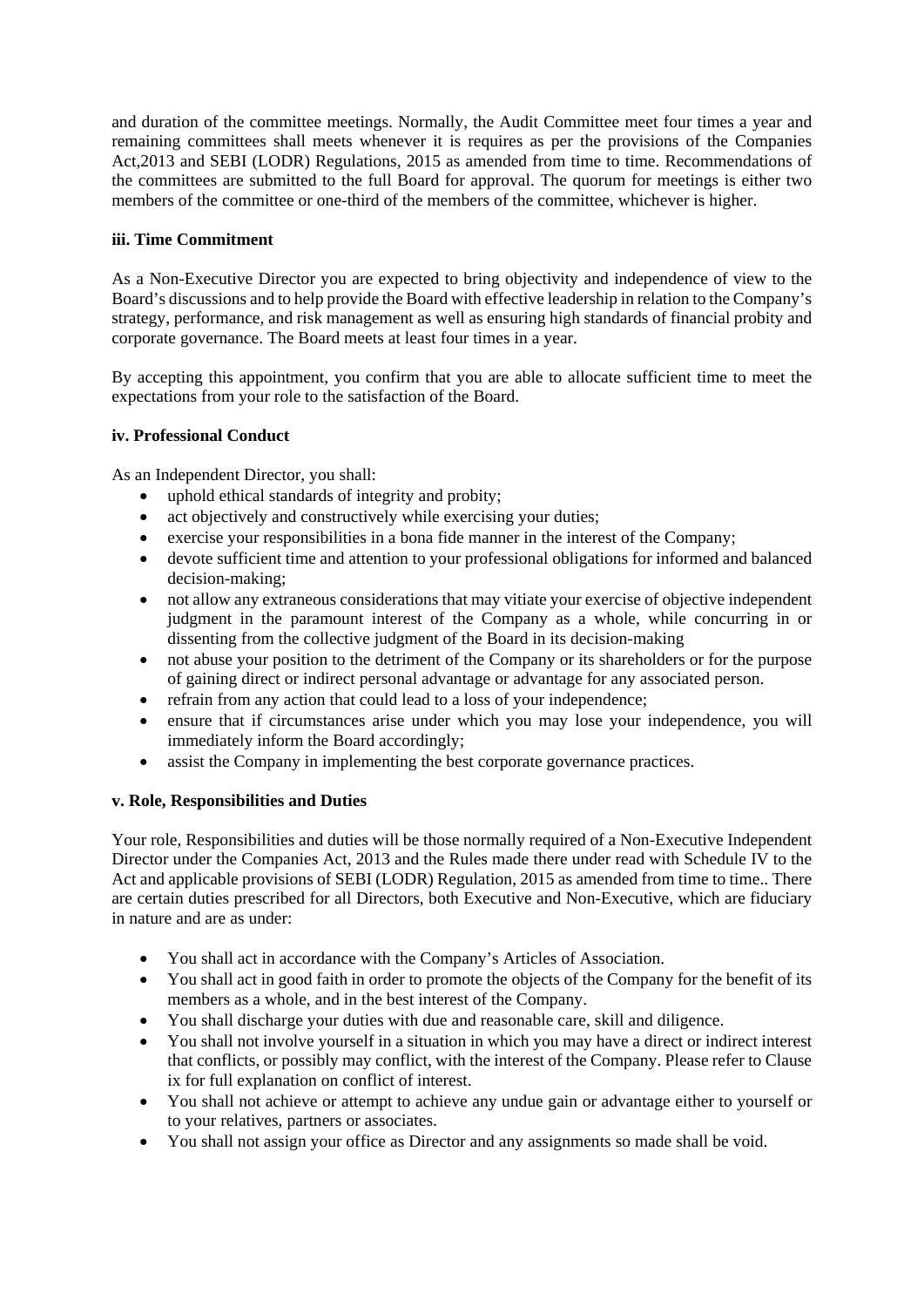In addition to the above requirements applicable to all Directors, the role of the Non- Executive Director has the following key elements:

**Strategy**: Non-Executive Directors should constructively challenge and help develop proposals on strategy;

**Performance**: Non-Executive Directors should scrutinize the performance of management in meeting agreed goals and objectives;

**Risk**: Non-Executive Directors should satisfy themselves on the integrity of financial information and that financial controls and systems of risk management are robust and defensible;

**People**: Non-Executive Directors are responsible for determining appropriate levels of remuneration of Executive Directors and have a prime role in appointing, and where necessary, removing Executive Directors and in succession planning;

**Reporting**: Non-Executive Directors take responsibility for the processes for accurately reporting on performance and the financial position of the Company; and

**Responsibilities:** Independent directors have the same general legal responsibilities to the Company as that of any other director. The Board, as a whole, is collectively responsible for ensuring the success of the Company by directing and supervising the Company's affairs.

### **vi. Status of Appointment**

You will not be an employee of the Company and this letter shall not constitute a contract of employment. You will be paid such remuneration by way of sitting fees for meetings of the Board and its Committees as may be decided by the Board and approved by the Shareholders of the Company from time to time.

The sitting fees presently paid to the Non-Executive Director is Rs.25,000/- (Rupees Twenty five Thousand Only) per meeting of the Board & Audit Committee meeting and Rs.25,000/- (Rupees Twenty five Thousand Only) per the Committee meeting other than Audit Committee.

### **vii. Reimbursement of Expenses**

In addition to the sitting fee described in point No.vi the Company shall, for the period of your appointment, reimburse you for travel, hotel and other incidental expenses incurred by you in the performance of your role and duties.

# **viii. Insurance**

The Company has Directors' and Officers' (D  $\&$  O) liability insurance policy and it is intended that Vivimed Labs Limited will assume and maintain such cover for the full term of your appointment.

# **ix. Conflict of Interest**

It is accepted and acknowledged that you may have business interests other than those of the Company. As a condition to your appointment commencing, you are required to declare any such directorships, appointments and interests to the Board in writing in the prescribed form at the time of your appointment.

In the event that your circumstances seem likely to change and might give rise to a conflict of interest or, when applicable, circumstances that might lead the Board to revise its judgment that you are independent, this should be disclosed to both the Chairman and the Secretary of the Company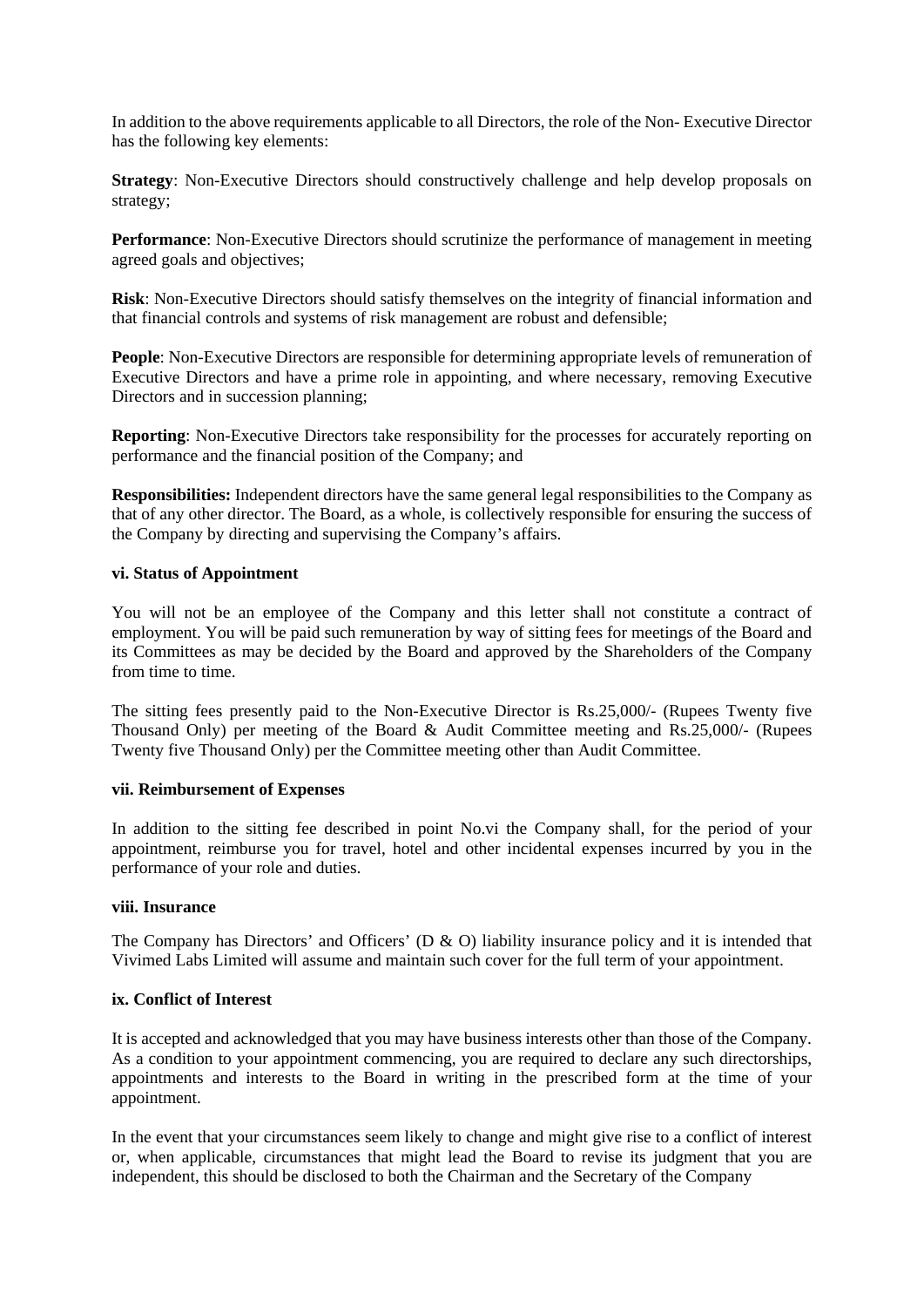# **x. Confidentiality**

All information acquired during your appointment is confidential to the Company should not be released, either during your appointment or following termination (by whatever means) to third parties without prior clearance from the Company/Board unless required by law or by the rules of any stock exchanges or regulatory body. On reasonable request, you shall surrender any documents and other materials made available to you by Vivimed Labs Limited.

Directors are *prohibited* from dealing in the Company's shares during the period when the trading window is closed. Further, directors, being designated officers of the Company for the purpose of insider trading guidelines, are to pre-clear all trades (buy/sell/gift) from the Company Secretary / the Compliance Officer of the Company. You are required to comply with the applicable insider trading laws and regulations. You are also required to comply with the Company's *Code of Conduct and Ethics,*  enclosed with this letter of appointment.

### **xi. Evaluation**

The Company has adopted a policy on Board Evaluation in line with the requirement of the Companies Act,2013 and The SEBI( LODR) Regulation, 2015 as amended from time to time. The policy provides for evaluation of the Board, the Committees of the Board and individual Directors, including the Chairperson of the Board. As per the Policy, the Company shall carry out an evaluation of the performance of the Board as a whole, Board Committees and Directors on an annual basis.

#### **xii. Independent Professional Advice**

There may be occasions when you consider that you need professional advice in furtherance of your duties as a Director and it will be appropriate for you to consult independent adviser(s) at the Company's expense. The Company shall reimburse the full cost of expenditure incurred.

#### **xiii. Disclosure of Interest**

As per the provision of the Companies Act,2013 and SEBI (LODR), Regulation, 2015, as amended from time to time, the Company must include in its Annual Accounts a note of any material interest that a Director may have in any transaction or arrangement that the Company has entered into. Such interest should be disclosed no later than when the transaction or arrangement comes up at a Board meeting so that the minutes may record your interest appropriately and our records are updated. A general notice that you are interested in any contracts with a particular person, firm or company is acceptable.

# **xiv. Termination**

You may resign from your position at any time and should you wish to do so, you are requested to serve a reasonable written notice on the Board.

Continuation of your appointment is contingent on your getting re-elected by the shareholders in accordance with provisions of Companies Act, 2013, SEBI (LODR) Regulation, 2015 and the Articles of Association of the Company, from time to time in force.

Your appointment may also be terminated in accordance with the provisions of the Companies Act, 2013, SEBI (LODR) Regulation, 2015 and as per the Articles of Association of the Company from time to time in force.

# **xv. Governing Law**